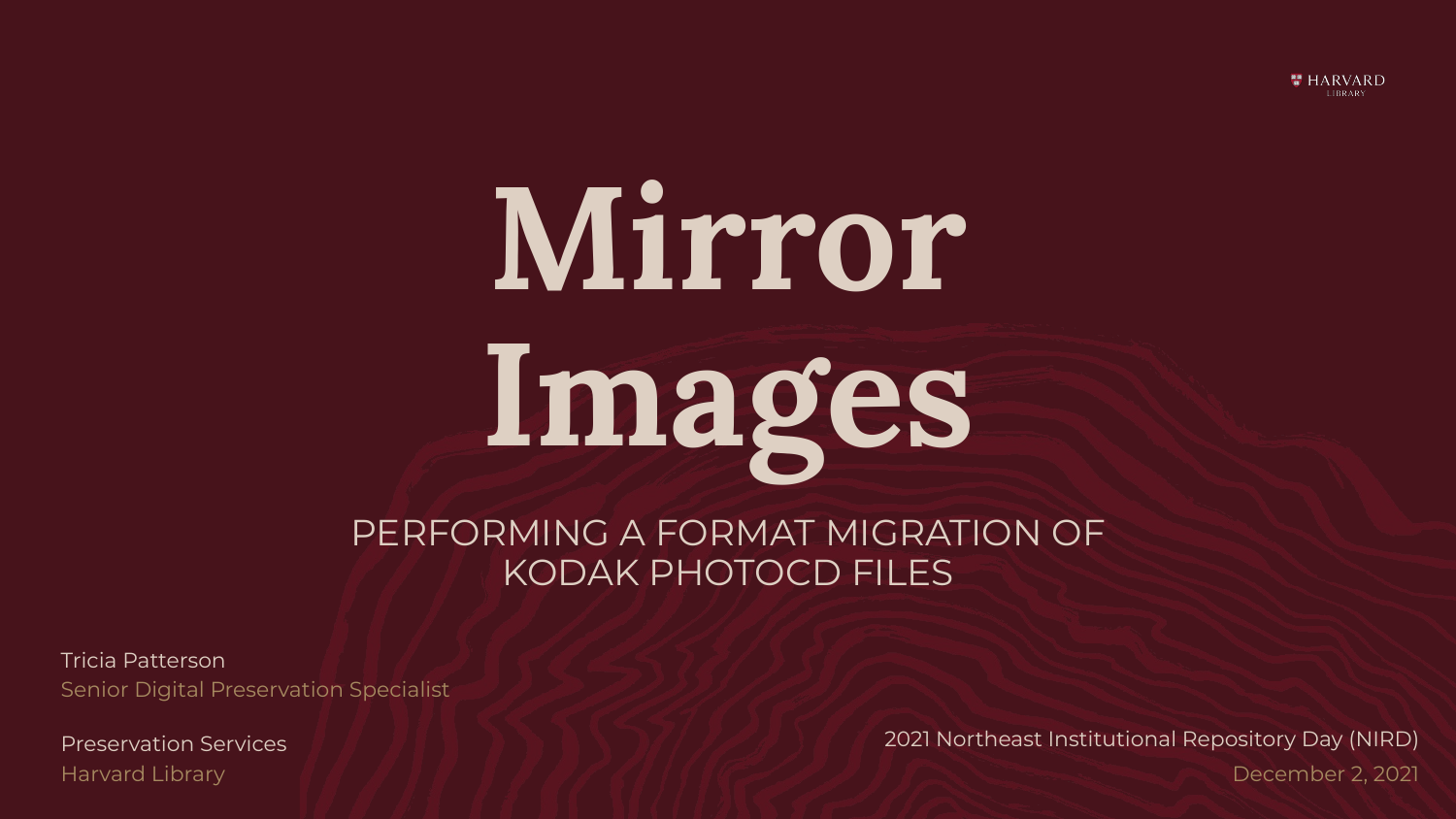

### Digitized photo collections



*"Girl," c. 1840-1860, photographer unknown*  daguerreotype from the Harrison D. Horblit Collection of Early Photography, Houghton Library, Harvard University



*"Mixed Picea-deciduous forest in Sichuan Sheng," 1998, Richard H. Ree -* 35mm photograph from the Ree Collection at the Arnold Arboretum Horticultural Library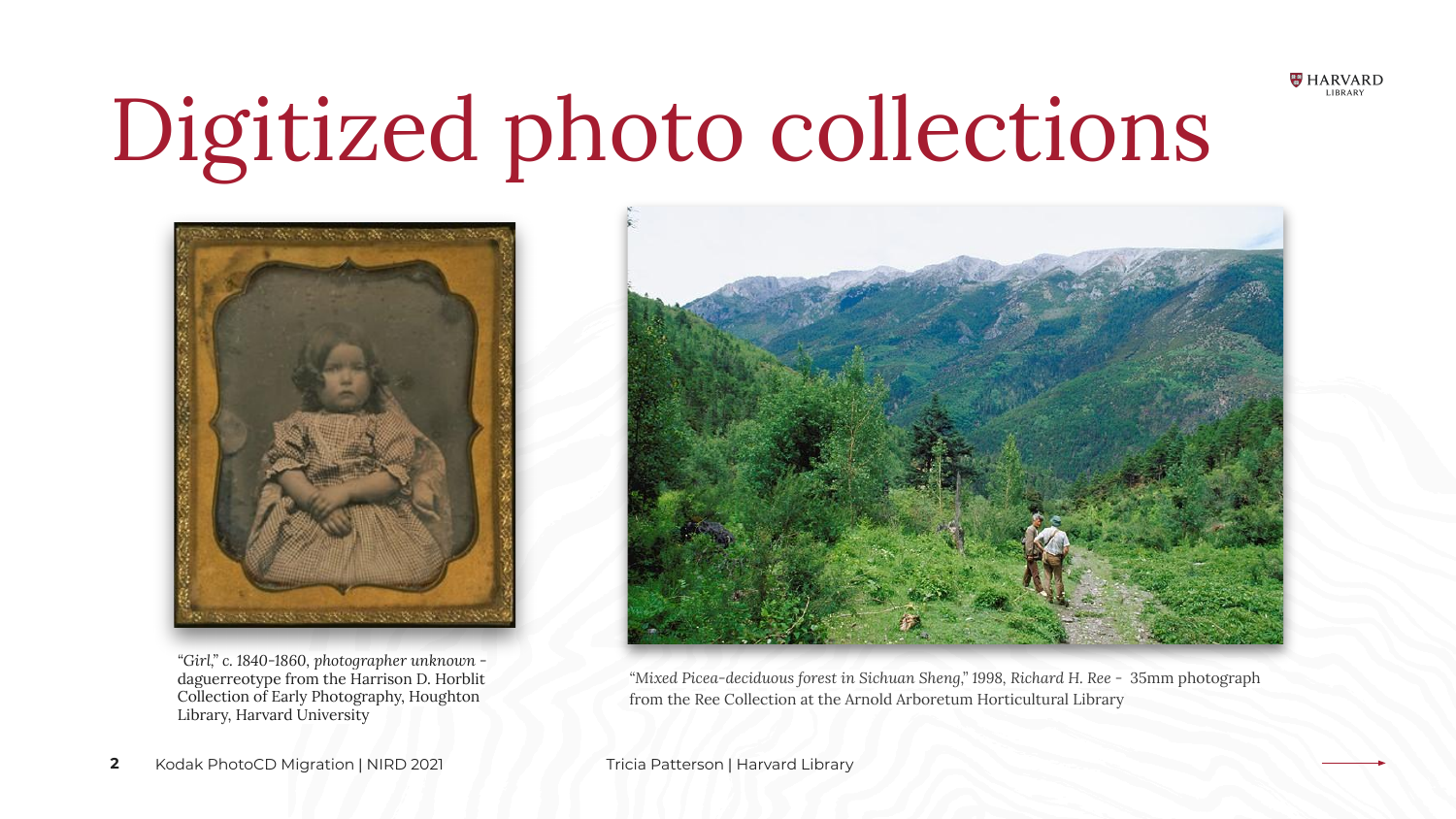

### Migration and format analysis



*Screen capture of segment of Joey Heinen's capstone poster for NDSR Residency, 2015*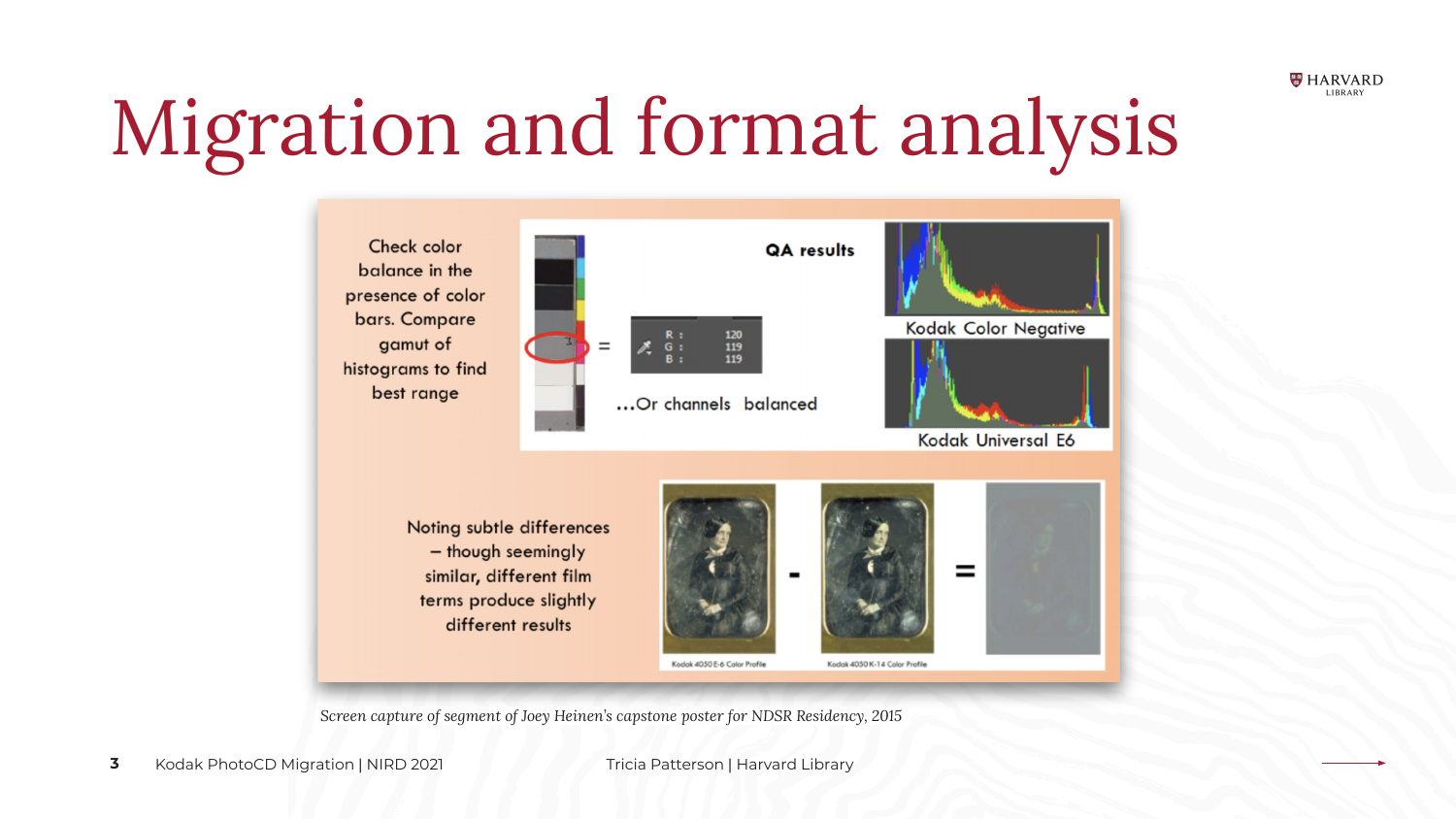

## Migration plan

#### **Current object**

**PhotoCD file** (Preservation file)

**TIFF file** (Production copy)

**JPEG** (Multiple deliverable files)

**XML file** (METS metadata file)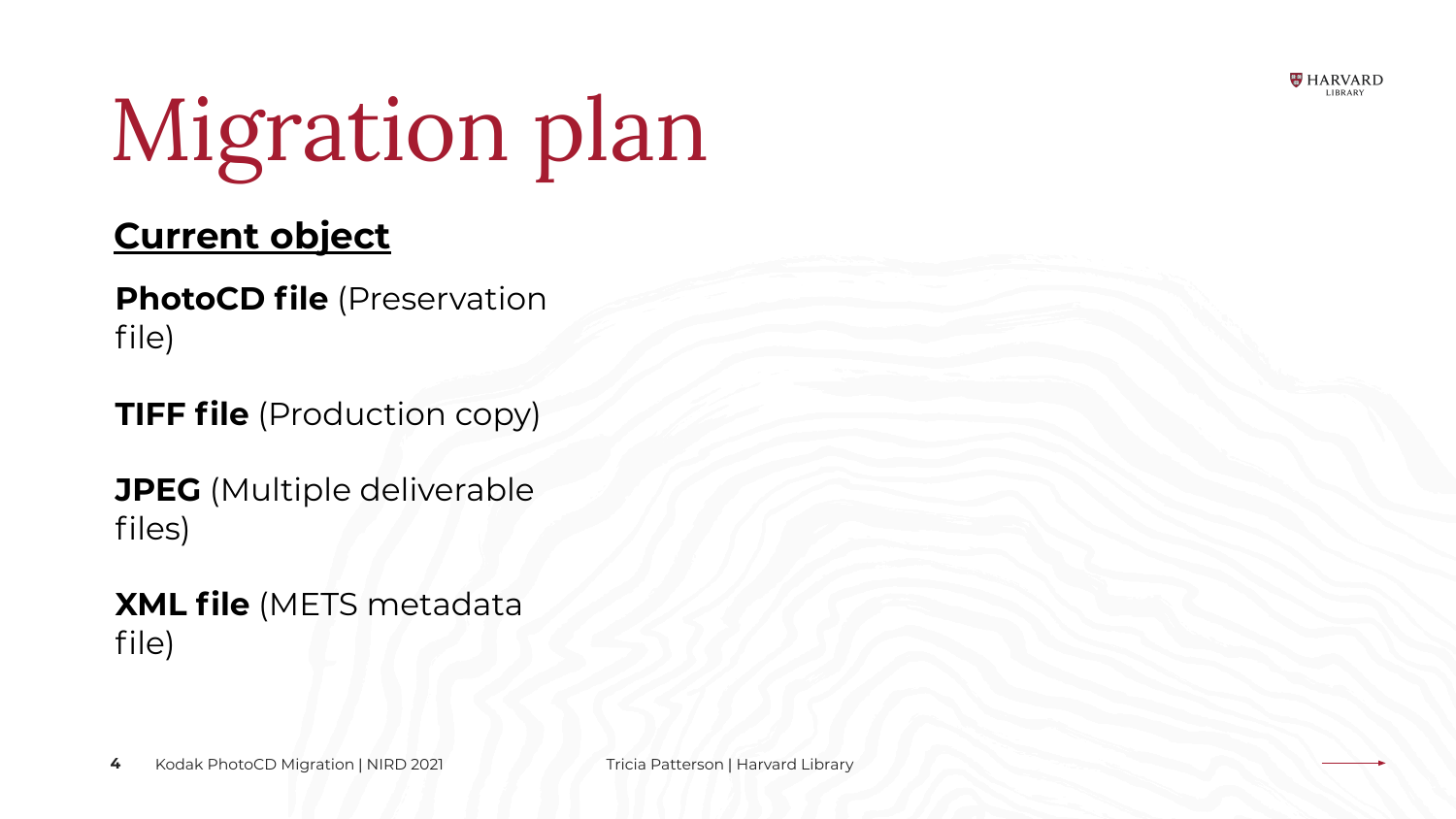

## Migration plan

#### **Current object**

**PhotoCD file** (Preservation file)



**JPEG** (Multiple deliverable files)

#### **XML file** (METS metadata file)

### **New object**

**JPEG 2000** (Production and Deliverable file)

**PhotoCD file** (kept as legacy Preservation file)

**JPEG** (Deliverable file - only thumbnails retained)

**XML file** (METS metadata file)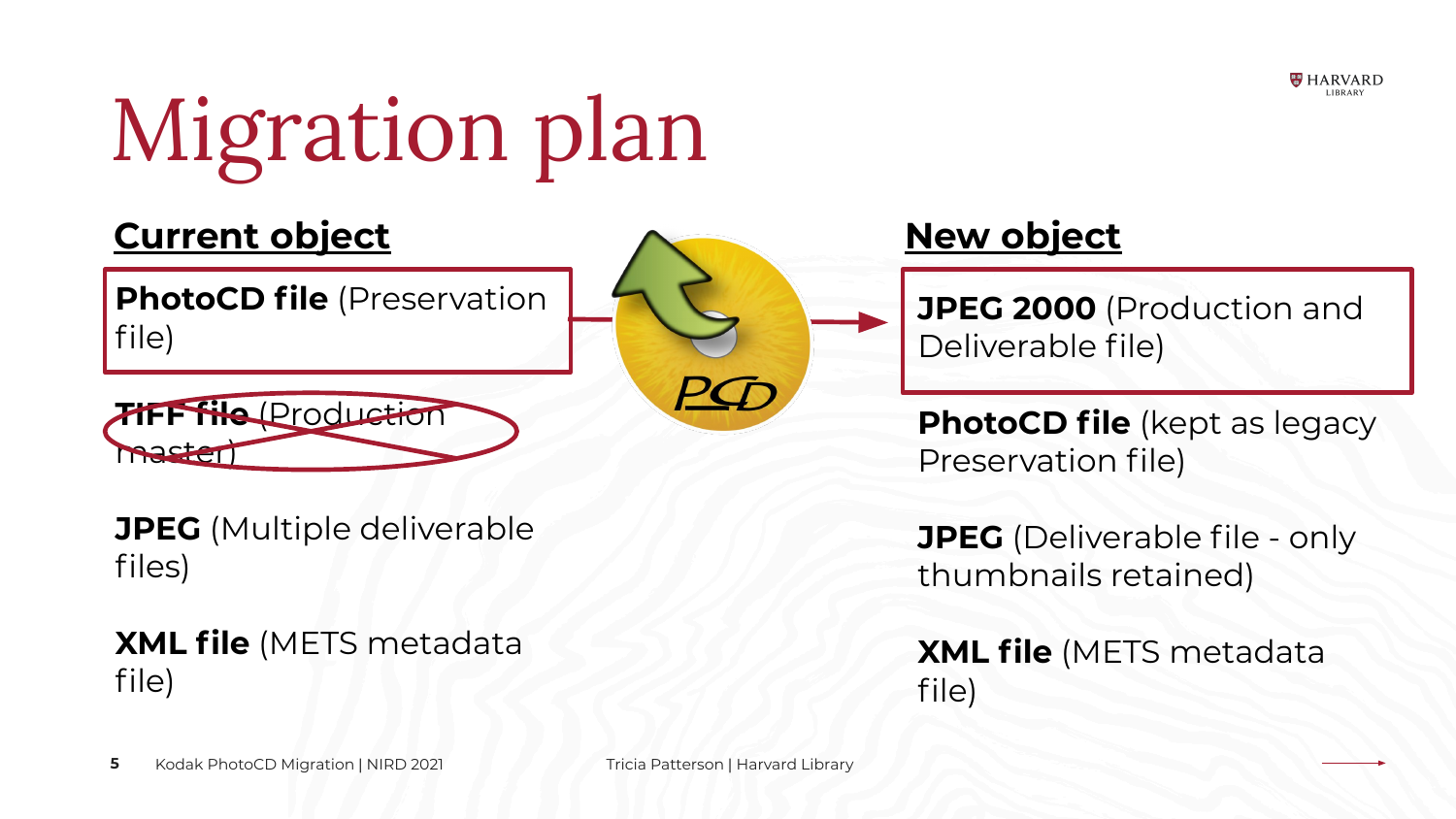

### Impact

- ➔ Higher integrity, more sustainable production files
- ➔ More functionality in production and deliverable files
- ➔ Significantly smaller storage footprint